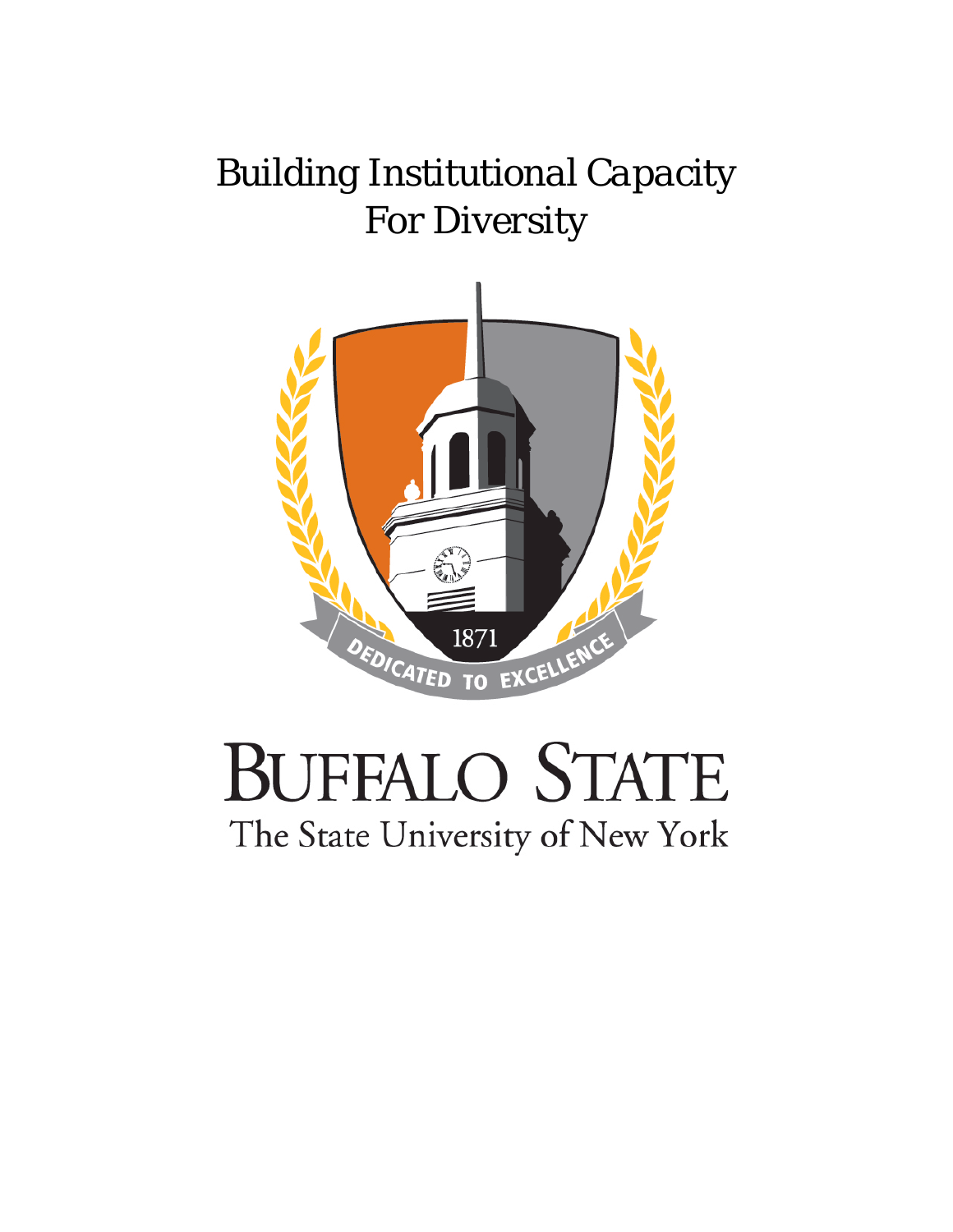# *The Equity and Campus Diversity 2017-2021 Strategic Plan*

#### *Introduction*

American higher education has experienced significant changes since its inception, particularly with respect to the diversity of the student body and employees. Today's educational institutions function as beacons of hope for groups of people such as women and ethnic minorities, often marginalized or excluded from participation in societal institutions. Therefore, access and equitable treatment have become central themes in the mission statements of our nation's colleges and universities.

Ensuring accessible and equitable admissions and employment processes are central to the mission of SUNY-Buffalo State. Buffalo State has a long and rich history of embracing diversity, fostering an inclusive environment and celebrating differences. Diversity is an integral component of Buffalo State's curricular and co-curricular offerings. Some examples include community partnerships through service learning programs, the Global Book Project, and the Community Academic Center and collaborative educational partnerships with countries like Zambia, Rwanda, Brazil, Chili and China. In addition, Buffalo State hosts nationally recognized programs like the Anne Frank Project and the National Coalition Building Institute.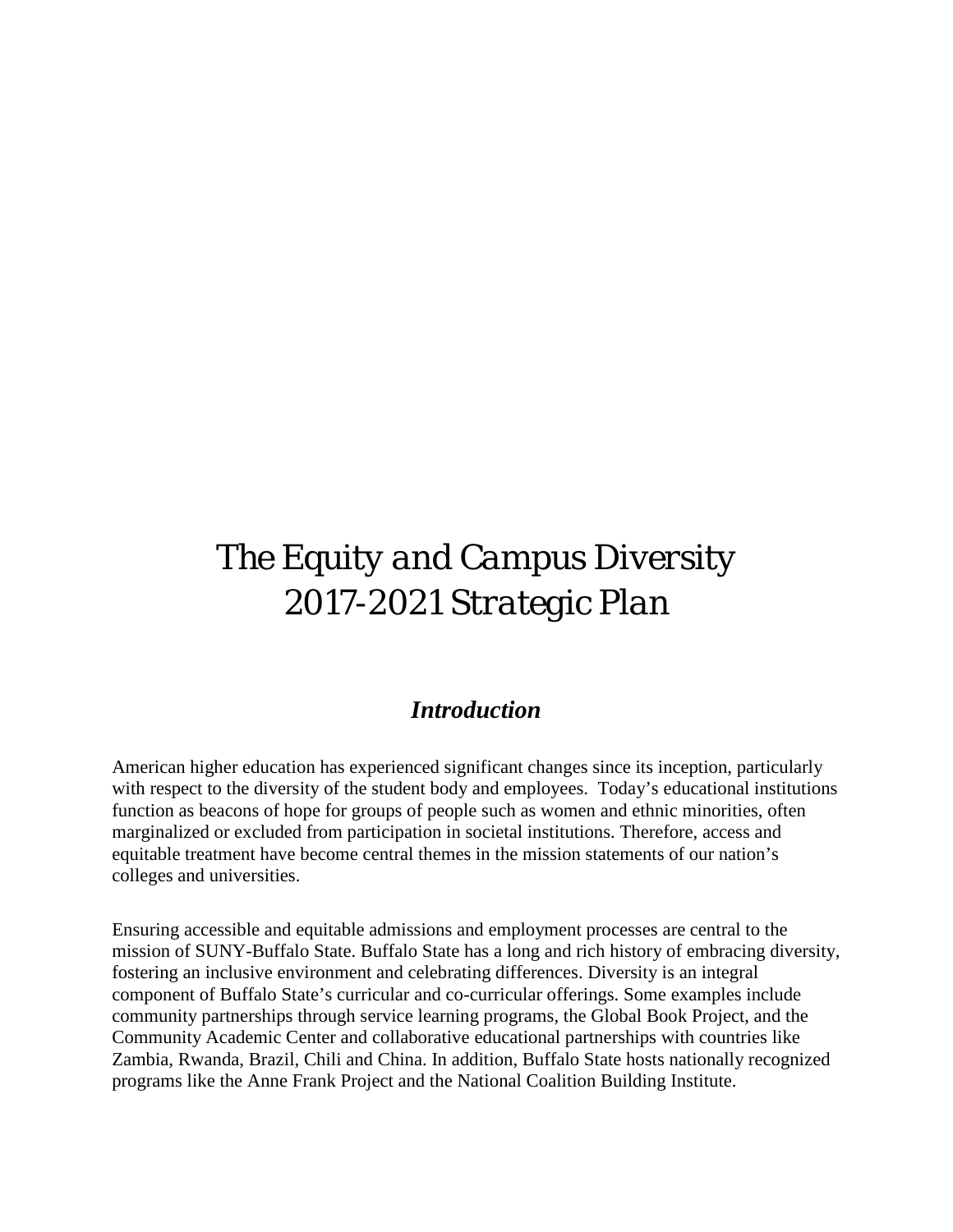This vast array of diversity initiatives is but one way in which Buffalo State demonstrates its commitment to creating an inclusive environment. More critical to our mission is ensuring diversity is aligned with and integrated into every aspect of the institution's strategic plan.

This iteration of the Equity and Campus Diversity Strategic Plan has intentionally chosen a fouryear lifecycle such that it temporally aligns with Buffalo State's Strategic Plan to expire in 2021. Salient sections of the [Buffalo State College Strategic Plan](http://suny.buffalostate.edu/strategicplan) that guide and inform this plan are as follows:

#### **Goal 1: Provide an Excellent Education Inside and Outside the Classroom Goal 2: Continue to Create an Engaged Community**

**NOTE:** We fully recognize and acknowledge that the term diversity may have multiple connotations and definitions in society and across agencies, as well as across the United States and the world. SUNY – Buffalo State and The Equity and Diversity Strategic Plan adhere to the State University of New York (SUNY) Diversity, Equity and Inclusion Policy definition of diversity. Thus, in this document diversity is broadly defined to include race, ethnicity, religion, sexual orientation, gender, gender identity and expression, age, socioeconomic status, status as a veteran, status as an individual with a disability, students undergoing transition (such as transfer, stop-out, international student acclimation), and first-generation students. (Diversity, Equity and Inclusion Policy, Adopted by SUNY Board of Trustees September 10, 2015).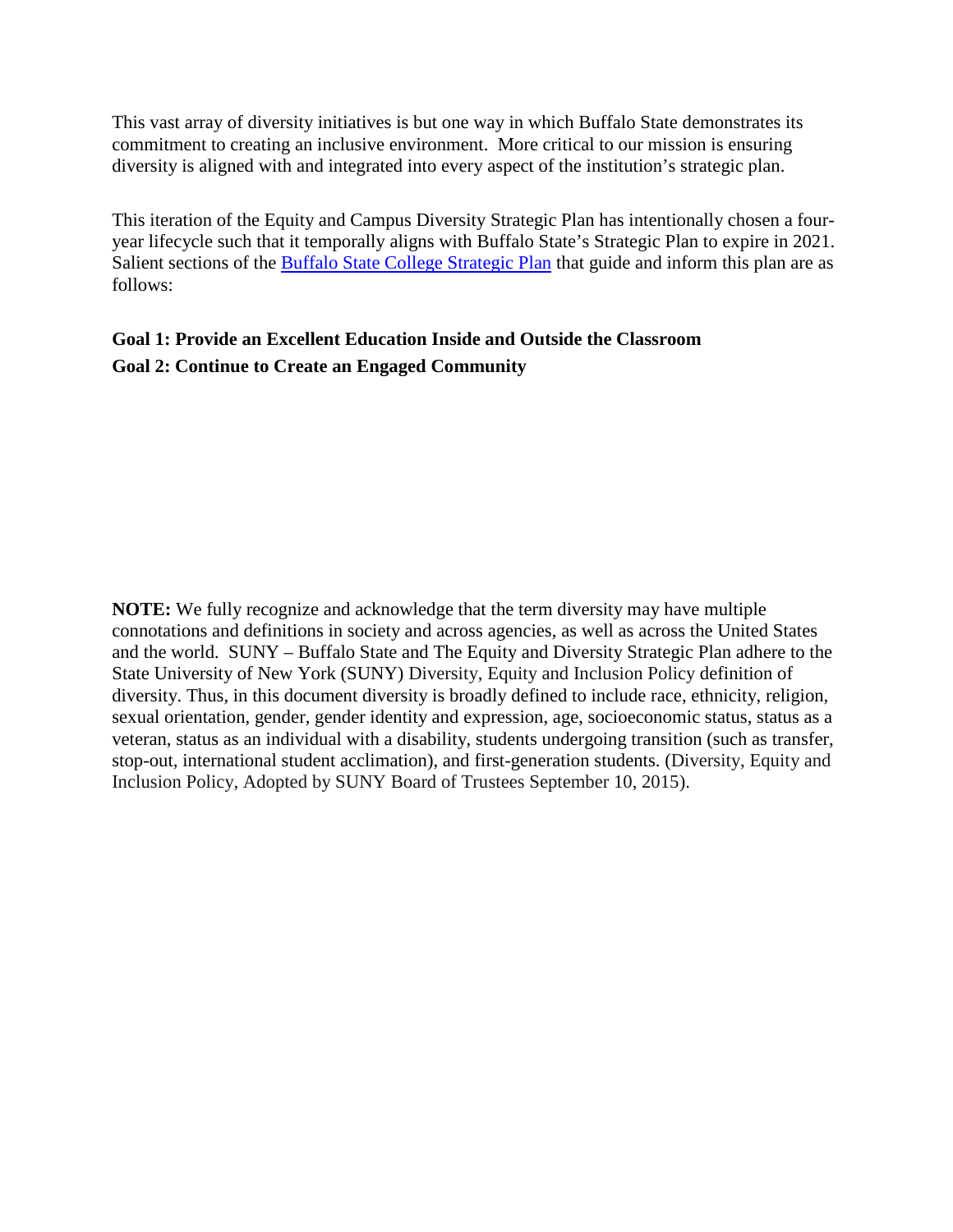#### **A Framework for Capacity**



<span id="page-3-1"></span>

1

# *The Dimensions of Building Institutional Capacity for Diversity at Buffalo State*

Diversity must be linked to the mission and culture of our campus, and more importantly, tied to the overall institutional strategic plan. Utilizing a **Framework for Capacity[1](#page-3-0)**, the PCECD's Strategic Plan and model for Building Institutional Capacity for Diversity comprises four dimensions: 1) Access and Success, 2) Campus Community and Climate, 3) Academics, Scholarship and Engaged Learning, and 4) Institutional Effectiveness and Commitment. This framework should be conceptualized as a matrix of integrated initiatives designed to achieve and

<span id="page-3-0"></span><sup>&</sup>lt;sup>1</sup> "A Framework for Capacity," *Diversity's Promise for Higher Education: Making it Work*. 2nd edition. Baltimore: Johns Hopkins University Press, 2015.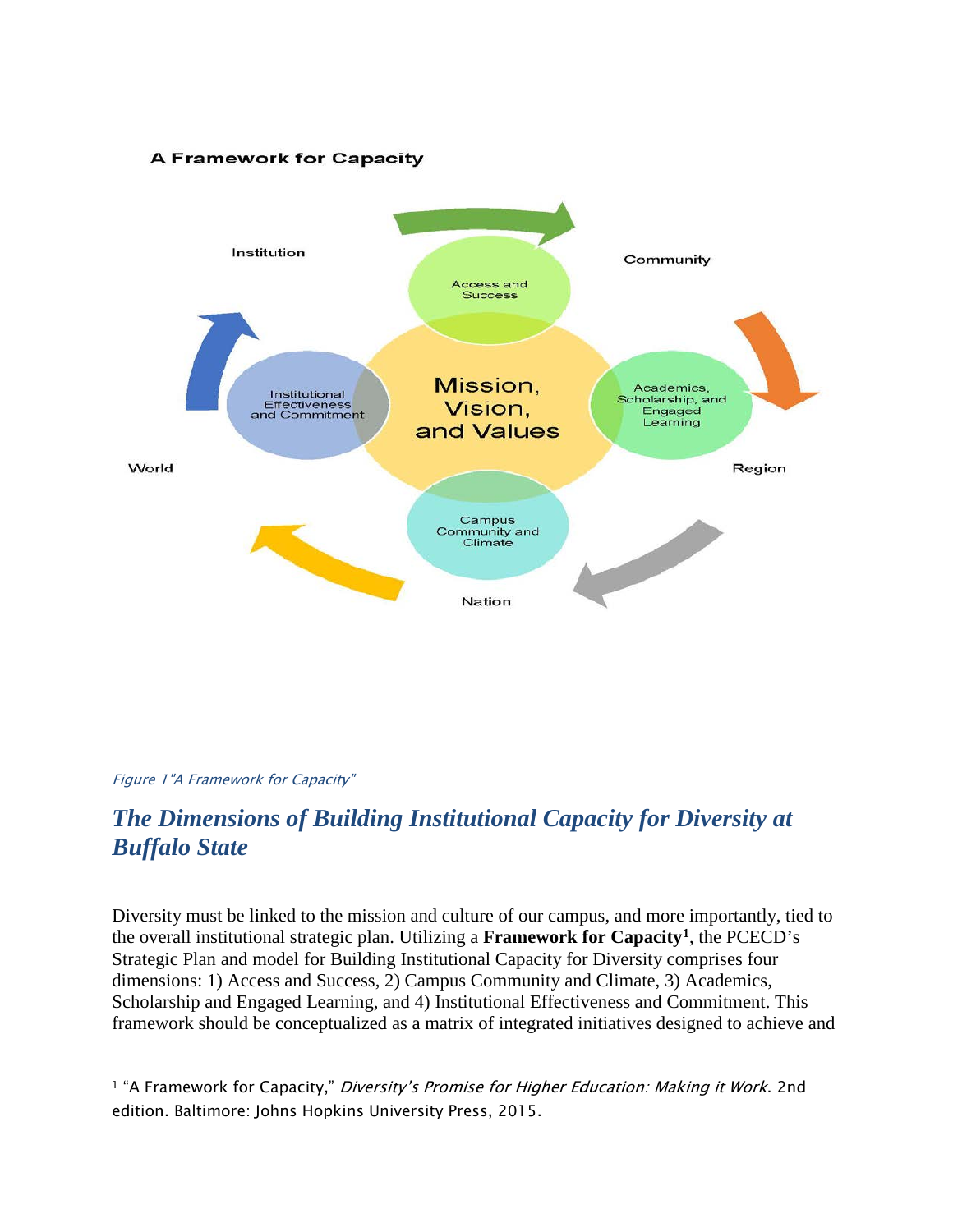promote institutional excellence infused with evidence of diversity and inclusion. [Figure 1"A](#page-3-1)  [Framework for Capacity"](#page-3-1) For planning and implementation purposes, information needs to be collected and analyzed, and programs and policies need to be modified or developed to address deficiencies. The dimensions create a framework that helps the institution monitor the progress of diversity and inclusion efforts to ensure that they remain integrated, intentional, and central to the core mission of the college.

The goals, objectives, strategies, and indicators outlined are intended to guide the actions of appropriate university units, including senior management areas, schools, departments, and programs in the delivery of initiatives, policies, and practices that advance diversity and inclusion. To coincide with the timeframe associated with the Buffalo State Strategic Plan, initiatives outlined in this framework include the current year (2017) to 2021. Beginning in April 2018, the implementation of this framework and creation of indicators for each of the four dimensions will result in an annual report to the college president that will include accomplishments, deficiencies, and plans for adjustments of efforts.

Indicators included in this plan draw on existing datasets wherever possible, especially those reports submitted to state or federal authorities that use standardized definitions and may allow cross-institutional comparisons. Institutional and national surveys of faculty, staff, and students provide important information for monitoring progress, guiding continuous improvement, and benchmarking against others when possible. Many units on campus participated in collecting and analyzing the data cited below, including Academic Affairs, Associate Provost and Dean of the Graduate School, Enrollment Management, Equity and Campus Diversity, Graduate School, Human Resources Management, International and Exchange Programs, Institutional Research, Provost's Office, Student Affairs, as well as others.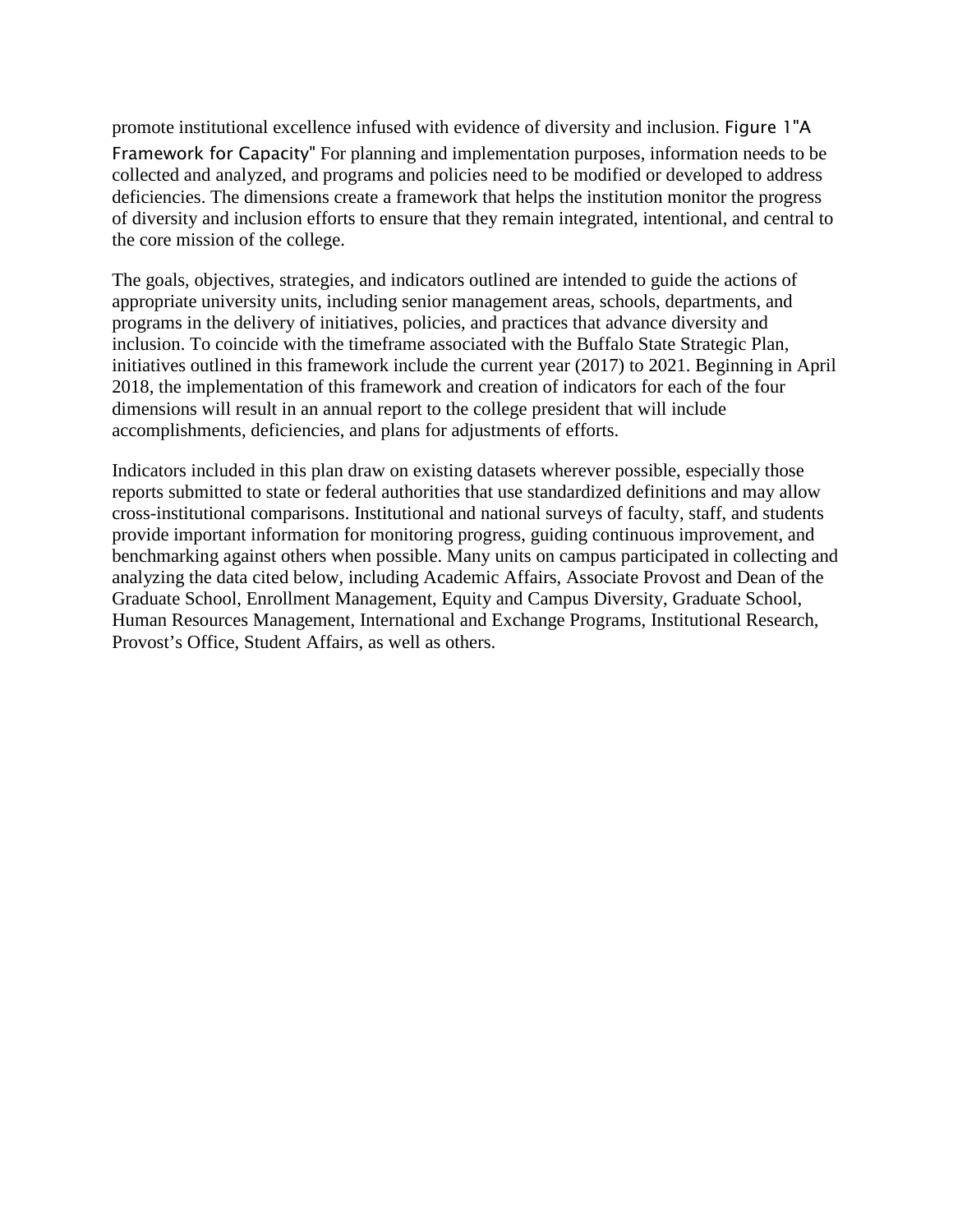### **Access and Success**

Measures examine whether students from historically underrepresented and diverse populations, as defined in the SUNY Diversity, Equity and Inclusion Policy are thriving at Buffalo State. Important outcomes include whether students are graduating, maintaining continuous enrollment, and persisting toward degree completion. This would include students in all undergraduate and graduate programs.

**Goal 1:** Establish baseline data and subsequently work to increase the recruitment, retention and completion of diverse student populations.

#### **Strategy:**

1. Ensure that each academic department and/or school devise and implement a plan to increase the recruitment, retention and completion of diverse student populations by spring 2019.

#### **Indicator:**

1. Annual review of diversity recruitment plans and completion reports at department, school and/or divisional levels.

# **Academic Scholarship and Engaged Learning**

Measures how diversity is infused into all aspects of the Buffalo State academic experience of students, faculty, and staff.

**Goal 1:** Ensure that diversity is purposefully and meaningfully infused throughout the general education curriculum.

#### **Strategies:**

1. Create or identify a rubric, scale or guide to identify and measure diversity infused courses, and maintain a continued connection to conversations on revamping the general education requirements.

#### **Indicators:**

1. A method of measuring the efficacy of diversity infused courses will be disseminated to appropriate committee charged with identifying/ designating such curriculum.

Goal 2: Help faculty and staff develop capacities to become 21<sup>st</sup> century educators and to work with individuals and groups with diverse backgrounds and experiences.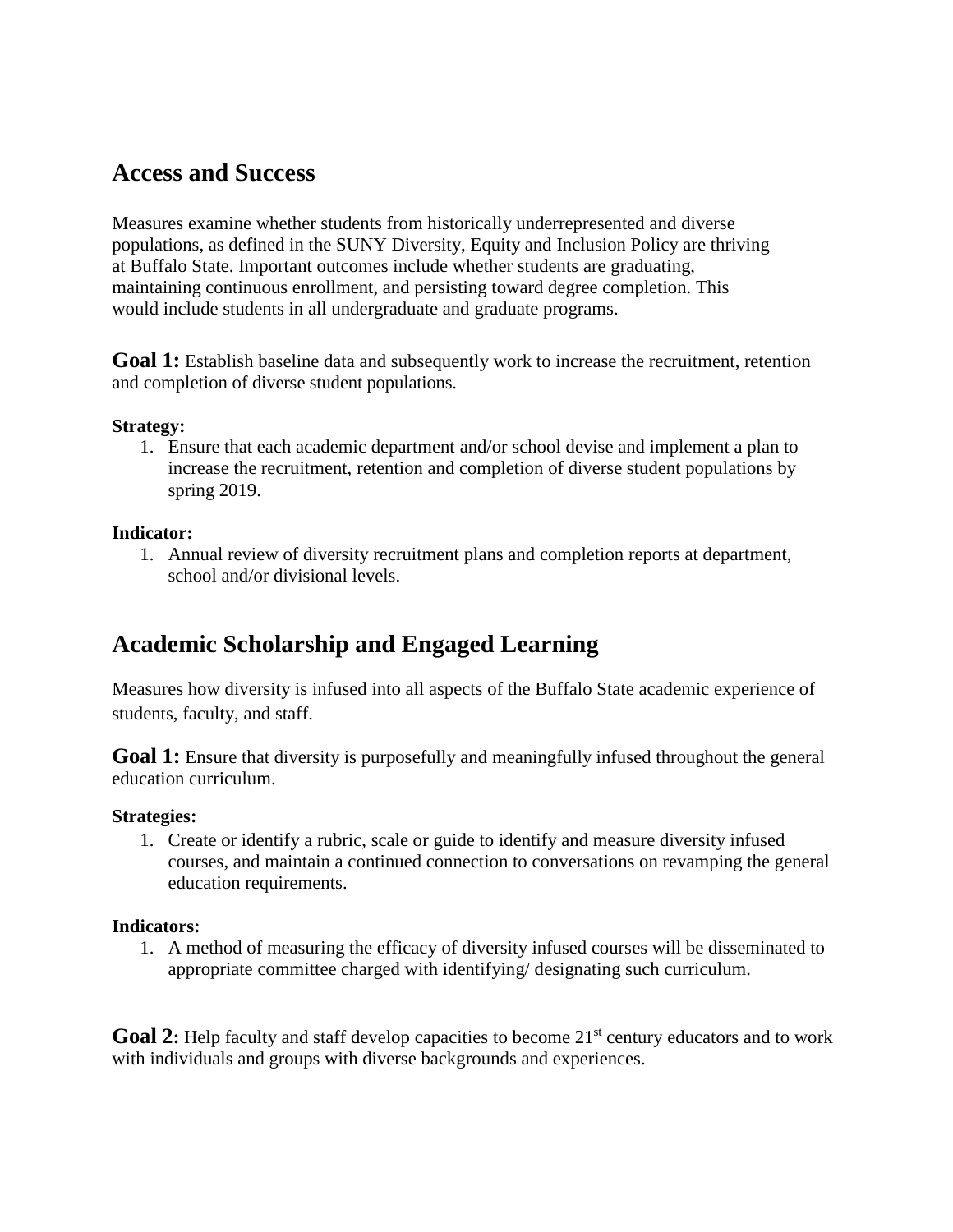#### **Strategies:**

- 1. Implement on-line and in-person professional development opportunities designed to improve competencies for working with individuals and groups with diverse backgrounds and experiences.
- 2. Provide opportunities for faculty and staff to transform existing courses or create new courses that achieve diversity-related goals.
- 3. Promote recognition and instruction of work that extends beyond the traditional canon.

#### **Indicators:**

- 1. Create professional development opportunities for faculty and staff to develop knowledge and competencies to work with individuals from diverse backgrounds as evidenced by headcount of faculty trained.
- 2. Initiate method to track the numbers of faculty and staff participating in diversity training opportunities to establish a baseline.
- 3. Formal recognition of teaching and service activity related to diversity in the evaluation of faculty and staff as evidenced by annual reporting, recognition from the Chief Diversity Officer, Vice President, or designee.

# **Institutional Commitment**

Integral to this dimension is increasing diversity hires, to include those in leadership positions. It also would include measures to review and examine initiatives to retain and promote diverse hires, to include women and members of historically underrepresented populations. Indicative of the commitment is the inclusion of diversity in our processes, policies and strategic plan, as well as an evaluation of internal and external perceptions as to how the commitment is demonstrated and supported. While posting positions, it is vital for the institution to highlight its goal to increase the representation of women and underrepresented populations in all positions, including opportunities for promotion and professional development for faculty, administrators, staff, and graduate assistants.

**Goal 1:** Facilitate recruitment and retention of full-time and adjunct faculty, staff, and senior leadership from diverse backgrounds

#### **Strategies:**

1. Analyze information from employees through a survey, focus group, or other methods and use in conjunction with data from exit interviews to identify factors or themes with attrition.

#### **Indicators:**

- 1. Increase in number (headcount) and proportion (percentage) of diverse application and hire demographics for faculty, staff, and senior level positions.
- 2. The knowledge of faculty, administrators and staff involved in search efforts of current affirmative action guidelines designed to facilitate hiring of a more diverse group of college employees, particularly those involved in the hiring search process.